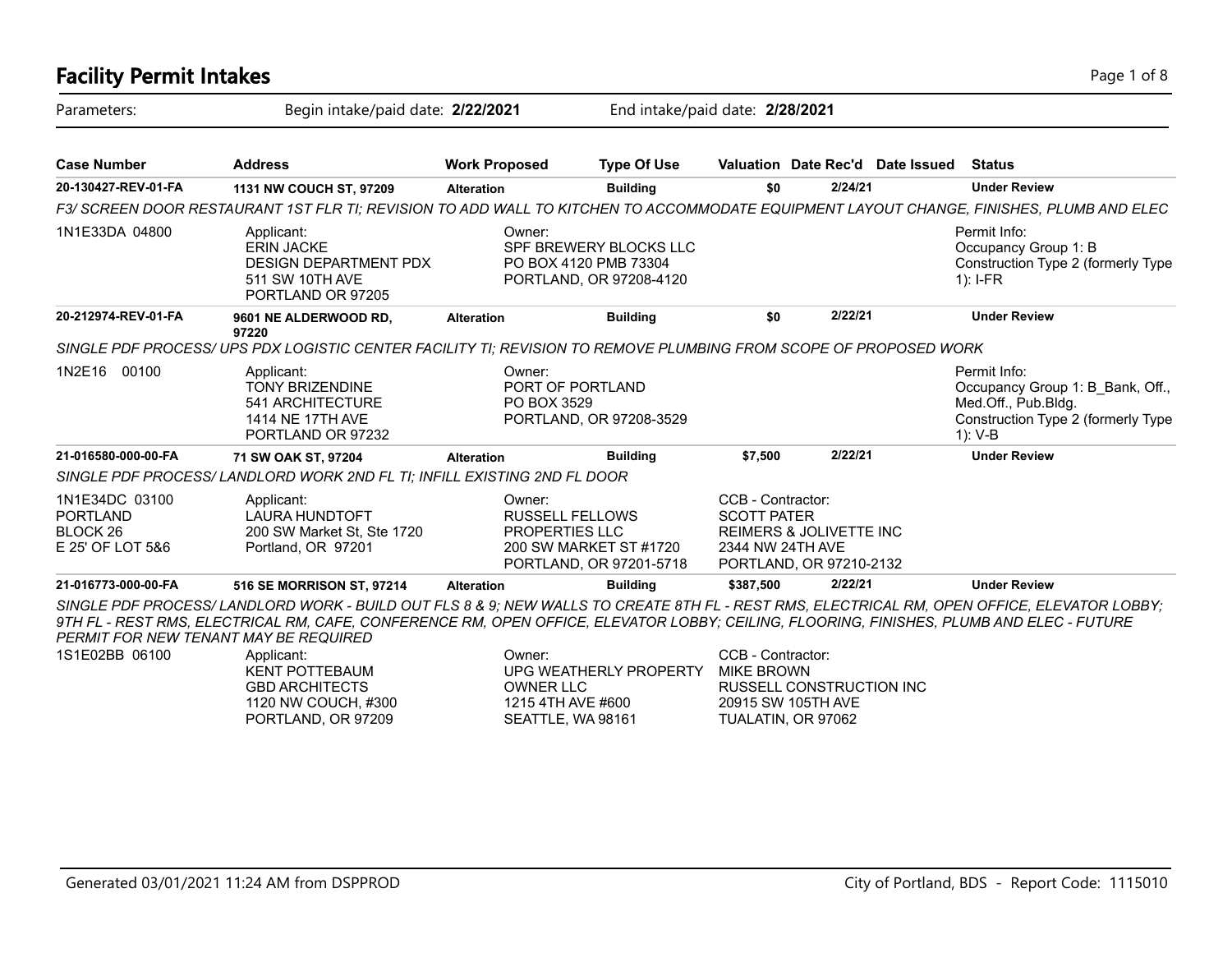# **Facility Permit Intakes** Page 2 of 8

| <b>Case Number</b>                                                                                                                       | <b>Address</b>                                                                                                                                                                                                                                                                                                                                          | <b>Work Proposed</b>                                                       | <b>Type Of Use</b>                                                                                               |                                      |                                                                                        | Valuation Date Rec'd Date Issued | <b>Status</b>                                                                                                                      |
|------------------------------------------------------------------------------------------------------------------------------------------|---------------------------------------------------------------------------------------------------------------------------------------------------------------------------------------------------------------------------------------------------------------------------------------------------------------------------------------------------------|----------------------------------------------------------------------------|------------------------------------------------------------------------------------------------------------------|--------------------------------------|----------------------------------------------------------------------------------------|----------------------------------|------------------------------------------------------------------------------------------------------------------------------------|
| 21-017185-000-00-FA                                                                                                                      | 1005 SW MAIN ST, 97205                                                                                                                                                                                                                                                                                                                                  | <b>Alteration</b>                                                          | <b>Building</b>                                                                                                  | \$16,500                             | 2/23/21                                                                                |                                  | <b>Under Review</b>                                                                                                                |
| 1S1E04AA 02600<br><b>PORTLAND</b><br>BLOCK 248<br>$LOT3-6$<br><b>LAND &amp; IMPS SEE</b><br>R246562 (R667727482)<br><b>FOR BILLBOARD</b> | SINGLE PDF PROCESS/TIER 1 PRIORITY - COVID CLINIC TEMP TRAILER; INSTALL TEMPORARY TRAILER FOR COVID19 TESTING SITE, DUE TO STATE OF<br>EMERGENCY COVID 19, TRAILER TO STAY ON WHEELS, LOCATION IS TO BE UTILIZED AS A TESTING SITE AND ELEC **** BID ESTIMATE ****<br>Applicant:<br>MATTHEW GREEN<br>601 BRICKELL KEY DR #1000<br><b>MIAMI FL 33131</b> | Owner:<br>3939 NW ST HELENS RD<br>Owner:<br>79.525<br>3939 NW ST HELENS RD | SW 10TH & MAIN LLC-20.475<br>PORTLAND, OR 97210-1442<br><b>BINGHAM INVESTMENT CO-</b><br>PORTLAND, OR 97210-1442 |                                      |                                                                                        |                                  |                                                                                                                                    |
| 21-017843-000-00-FA                                                                                                                      | 6936 N FATHOM ST, 97217                                                                                                                                                                                                                                                                                                                                 | <b>Alteration</b>                                                          | <b>Building</b>                                                                                                  | \$47,500                             | 2/24/21                                                                                |                                  | <b>Under Review</b>                                                                                                                |
| FLOORING, FINISHES AND ELEC                                                                                                              | SINGLE PDF PROCESS/ DAIMLER WESTERN STAR OFFICE TI 2ND FLR; DEMO WALLS, NEW WALLS TO CREATE OFFICES, CONFERENCE RM, MEETING RM, CEILING,                                                                                                                                                                                                                |                                                                            |                                                                                                                  |                                      |                                                                                        |                                  |                                                                                                                                    |
| 1N1E17B 00200<br>SECTION 17 1N 1E<br>TL 200 24.90 ACRES<br>LAND & IMPS SEE<br>R646162 (R941170881)<br>FOR MACH & EQUIP                   | Applicant:<br><b>MADDY GORMAN</b><br><b>ANKROM MOISAN</b><br>38 NW DAVIS ST, STE 300<br>PORTLAND, OR 97209                                                                                                                                                                                                                                              | Owner:<br>DAIMLER TRUCKS NORTH<br><b>AMERICA LLC</b><br>PO BOX 3820        | PORTLAND, OR 97208-3820                                                                                          | Primary Contractor:<br><b>TO BID</b> |                                                                                        |                                  | Permit Info:<br>Occupancy Group 1: H-2 High<br>Hazard 2<br>Construction Type 2 (formerly Type<br>$1$ : II-B                        |
| 21-017904-000-00-FA                                                                                                                      | 6936 N FATHOM ST, 97217                                                                                                                                                                                                                                                                                                                                 | <b>Alteration</b>                                                          | <b>Building</b>                                                                                                  | \$40,000                             | 2/24/21                                                                                |                                  | <b>Under Review</b>                                                                                                                |
| <b>FINISHES AND ELEC</b>                                                                                                                 |                                                                                                                                                                                                                                                                                                                                                         |                                                                            |                                                                                                                  |                                      |                                                                                        |                                  | SINGLE PDF PROCESS/DAIMLER WESTERN STAR NEW EQUIPMENT MEZZANINE; INSTALL NEW MEZZANINE FOR CONVEYOR/PRODUCTION EQUIPMENT CONTROLS, |
| 1N1E17B 00200<br>SECTION 17 1N 1E<br>TL 200 24.90 ACRES<br><b>LAND &amp; IMPS SEE</b><br>R646162 (R941170881)<br>FOR MACH & EQUIP        | Applicant:<br><b>CRAIG SHEARMIRE</b><br>15796 S BROADWALK<br>OREGON CITY, OR 97045                                                                                                                                                                                                                                                                      | Owner:<br><b>AMERICA LLC</b><br>PO BOX 3820                                | DAIMLER TRUCKS NORTH<br>PORTLAND, OR 97208-3820                                                                  | CCB - Contractor:                    | <b>BROCKAMP &amp; JAEGER INC</b><br>15796 S BOARDWALK ST<br>OREGON CITY, OR 97045-1196 |                                  | Permit Info:<br>Occupancy Group 1: H-2 High<br>Hazard 2<br>Construction Type 2 (formerly Type<br>$1$ : II-B                        |
| 21-016968-000-00-FA                                                                                                                      | 7000 NE AIRPORT WAY, 97218                                                                                                                                                                                                                                                                                                                              | <b>Alteration</b>                                                          | <b>Electrical</b>                                                                                                | \$0                                  | 2/23/21                                                                                |                                  | <b>Under Review</b>                                                                                                                |
| STORAGE RM, CEILING, ELEC<br>1N2E08B 00400<br>SECTION 08 1N 2E<br>TL 400 7.39 ACRES<br>SEE SUB ACCOUNT<br>R705697 (R                     | pwr - PDX TERMINAL 1 TENANT RELOCATE (GROUP 6) MAIN CONCOURSE C & D ENPLANNING LEVEL; 2 AREAS FOR 1 TENANT - TIMERLINE; CREATE RETAIL AREA,                                                                                                                                                                                                             | Owner:<br>PORT OF PORTLAND<br>PO BOX 3529                                  | PORTLAND, OR 97208-3529                                                                                          |                                      |                                                                                        |                                  | Permit Info:<br>Occupancy Group 1: A-3<br>Construction Type 2 (formerly Type<br>$1$ : I-A                                          |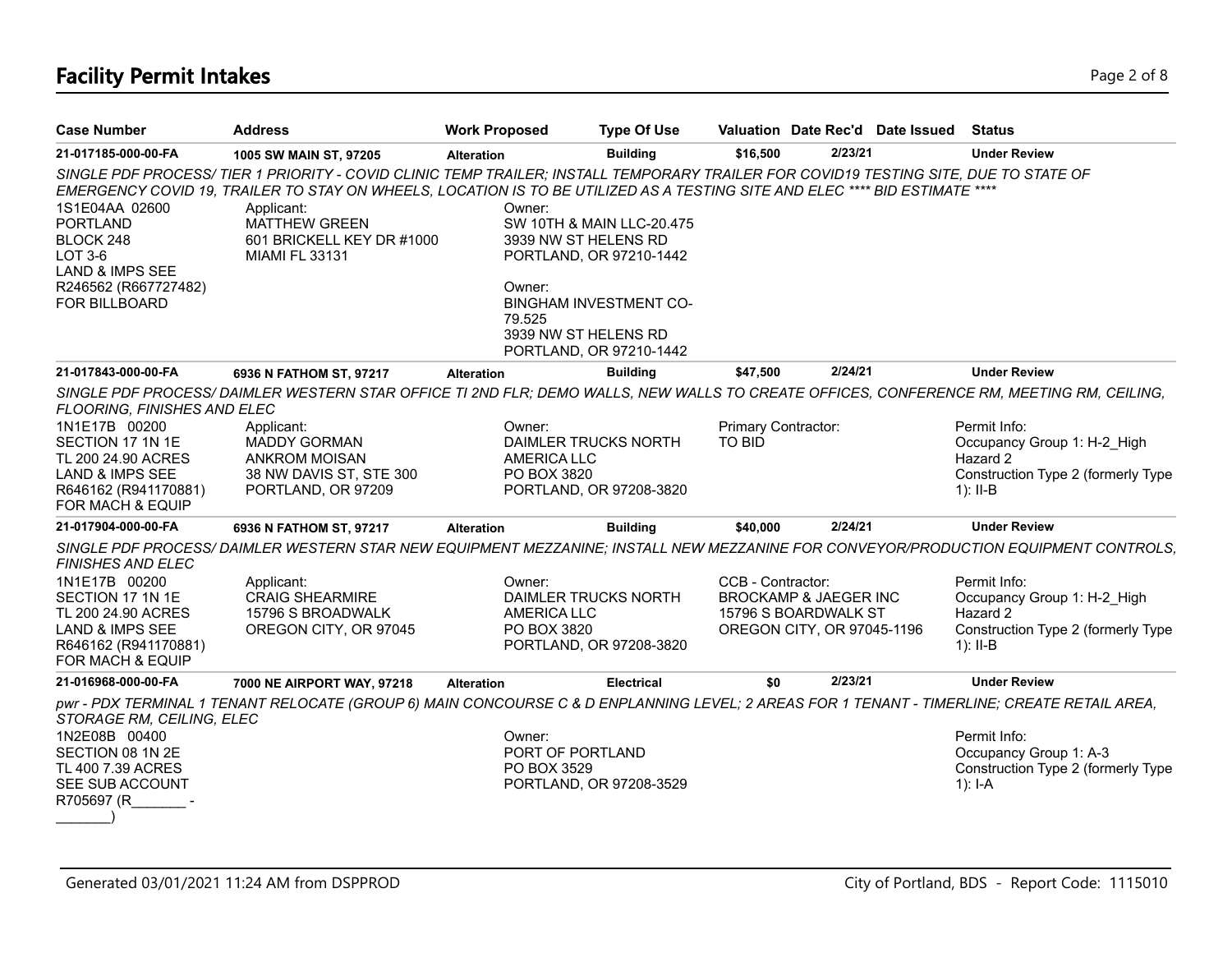# **Facility Permit Intakes** Page 1 of 8 and 2 and 2 and 2 and 2 and 2 and 2 and 2 and 2 and 2 and 2 and 2 and 2 and 2 and 2 and 2 and 2 and 2 and 2 and 2 and 2 and 2 and 2 and 2 and 2 and 2 and 2 and 2 and 2 and 2 and 2 and

| <b>Case Number</b>                                                                   | <b>Address</b>                                                                                                                                                                                                                                                                                                                                                                                                                                                         | <b>Work Proposed</b> |                                                                                                      | <b>Type Of Use</b>       | Valuation Date Rec'd Date Issued                                                                             |         |         | <b>Status</b>                                                                                                              |
|--------------------------------------------------------------------------------------|------------------------------------------------------------------------------------------------------------------------------------------------------------------------------------------------------------------------------------------------------------------------------------------------------------------------------------------------------------------------------------------------------------------------------------------------------------------------|----------------------|------------------------------------------------------------------------------------------------------|--------------------------|--------------------------------------------------------------------------------------------------------------|---------|---------|----------------------------------------------------------------------------------------------------------------------------|
| 21-016993-000-00-FA                                                                  | 805 SW BROADWAY, 97205                                                                                                                                                                                                                                                                                                                                                                                                                                                 | <b>Alteration</b>    |                                                                                                      | <b>Electrical</b>        | \$0                                                                                                          | 2/23/21 | 2/23/21 | <b>Issued</b>                                                                                                              |
|                                                                                      | data/control - ELEC - ACCESS CONTROL(S) FOR ENTRIES ON FLOORS 20, 22, 25                                                                                                                                                                                                                                                                                                                                                                                               |                      |                                                                                                      |                          |                                                                                                              |         |         |                                                                                                                            |
| 1S1E03BB 04400<br><b>PORTLAND</b><br>BLOCK 210<br>LOT 1-8                            | Applicant:<br>DYNALECTRIC COMPANY<br>2225 NW 20th Ave.<br>PORTLAND OR 97209                                                                                                                                                                                                                                                                                                                                                                                            |                      | Owner:<br>FOX TOWER LLC<br>760 SW 9TH AVE #2250<br>PORTLAND, OR 97205-2584                           |                          | CCB - Contractor:<br><b>CELINE WILLIAMS</b><br>DYNALECTRIC COMPANY<br>2225 NW 20TH AVE<br>PORTLAND, OR 97209 |         |         | Permit Info:<br>Occupancy Group 1: B<br>Construction Type 2 (formerly Type<br>1): I-A                                      |
| 21-017006-000-00-FA                                                                  | 121 SW MORRISON ST, 97204                                                                                                                                                                                                                                                                                                                                                                                                                                              | <b>Alteration</b>    |                                                                                                      | <b>Electrical</b>        | \$0                                                                                                          | 2/23/21 | 2/23/21 | <b>Issued</b>                                                                                                              |
| 1S1E03BA 02700<br><b>PORTLAND</b><br>BLOCK 15<br><b>LOT 1-4</b><br>LOT 7&8 EXC W 75' | data, sound masking - CIGNA PORTLAND 2ND & 5TH FLR TI; DEMO WALLS, NEW WALLS TO CREATE 2ND FLR - OFFICES, TEAM RM, BREAKRM, BOARD RM, STORAGE,<br>PRODUCTION RM, VESTIBULE, LAN RM, OPEN OFFICE AREA, 5TH FLR - CONFERENCE RMS , MULTI PURPOSE RMS, LAN RM, WELLNESS RM, BREAKRM, OFFICES,<br>HUDDLE RMS, OPEN OFFICE AREAS, CEILING, FLOORING, FINISHES, PLUMB AND ELEC<br>Applicant:<br>CHRISTENSON ELECTRIC INC<br>17201 NE SACRAMENTO ST<br>PORTLAND OR 97230-5941 |                      | Owner:<br>TERRACE TOWER U S A -<br>PORTLAND INC<br>121 SW MORRISON ST#250<br>PORTLAND, OR 97204-3179 |                          |                                                                                                              |         |         | Permit Info:<br>Occupancy Group 1: B Bank, Off.,<br>Med.Off., Pub.Bldg.<br>Construction Type 2 (formerly Type<br>$1$ : I-A |
| 21-017259-000-00-FA                                                                  | 3181 SW SAM JACKSON PARK<br>RD - Bldg OHS, 97201                                                                                                                                                                                                                                                                                                                                                                                                                       | <b>Alteration</b>    |                                                                                                      | <b>Electrical</b>        | \$0                                                                                                          | 2/23/21 | 2/23/21 | Final                                                                                                                      |
|                                                                                      | master permit log inspection dated 8/7/20 through 12/30/20                                                                                                                                                                                                                                                                                                                                                                                                             |                      |                                                                                                      |                          |                                                                                                              |         |         |                                                                                                                            |
| 1S1E09 00200                                                                         |                                                                                                                                                                                                                                                                                                                                                                                                                                                                        | <b>RD</b>            | Owner:<br>OREGON STATE BOARD OF<br><b>HIGHER EDUCATION</b><br>PORTLAND, OR 97239-3011                | 3181 SW SAM JACKSON PARK |                                                                                                              |         |         |                                                                                                                            |
| 21-017274-000-00-FA                                                                  | 2055 NW SAVIER ST, 97209                                                                                                                                                                                                                                                                                                                                                                                                                                               | <b>Alteration</b>    |                                                                                                      | <b>Electrical</b>        | \$0                                                                                                          | 2/23/21 | 2/23/21 | <b>Under Inspection</b>                                                                                                    |
|                                                                                      | data-SLABTOWN CENTER FITNESS CENTER RELOCATION 1ST FL AND BASEMENT TI: 1ST FL                                                                                                                                                                                                                                                                                                                                                                                          |                      |                                                                                                      |                          |                                                                                                              |         |         |                                                                                                                            |
| 1N1E28CD 02300<br><b>COUCHS ADD</b><br>BLOCK 293 TL 2300                             | Applicant:<br>CHRISTENSON ELECTRIC INC<br>17201 NE SACRAMENTO ST<br>PORTLAND OR 97230-5941                                                                                                                                                                                                                                                                                                                                                                             |                      | Owner:<br>UCP 2055 NW SAVIER LLC<br>1215 4TH AVE #600<br>SEATTLE, WA 98161                           |                          | CCB - Contractor:<br>CHRISTENSON ELECTRIC INC<br>17201 NE SACRAMENTO ST<br>PORTLAND, OR 97230                |         |         |                                                                                                                            |
| 21-017303-000-00-FA                                                                  | <b>516 SE MORRISON ST, 97214</b>                                                                                                                                                                                                                                                                                                                                                                                                                                       | <b>Alteration</b>    |                                                                                                      | <b>Electrical</b>        | \$0                                                                                                          | 2/23/21 |         | <b>Under Review</b>                                                                                                        |
| <b>TENANT MAY BE REQUIRED</b><br>1S1E02BB 06100                                      | power - LANDLORD WORK - BUILD OUT FLS 8 & 9; NEW WALLS TO CREATE 8TH FL - REST RMS, ELECTRICAL RM, OPEN OFFICE, ELEVATOR LOBBY; 9TH FL - REST<br>RMS, ELECTRICAL RM, CAFE, CONFERENCE RM, OPEN OFFICE, ELEVATOR LOBBY; CEILING, FLOORING, FINISHES, PLUMB AND ELEC - FUTURE PERMIT FOR NEW                                                                                                                                                                             |                      | Owner:<br><b>OWNER LLC</b><br>1215 4TH AVE #600<br>SEATTLE, WA 98161                                 | UPG WEATHERLY PROPERTY   |                                                                                                              |         |         |                                                                                                                            |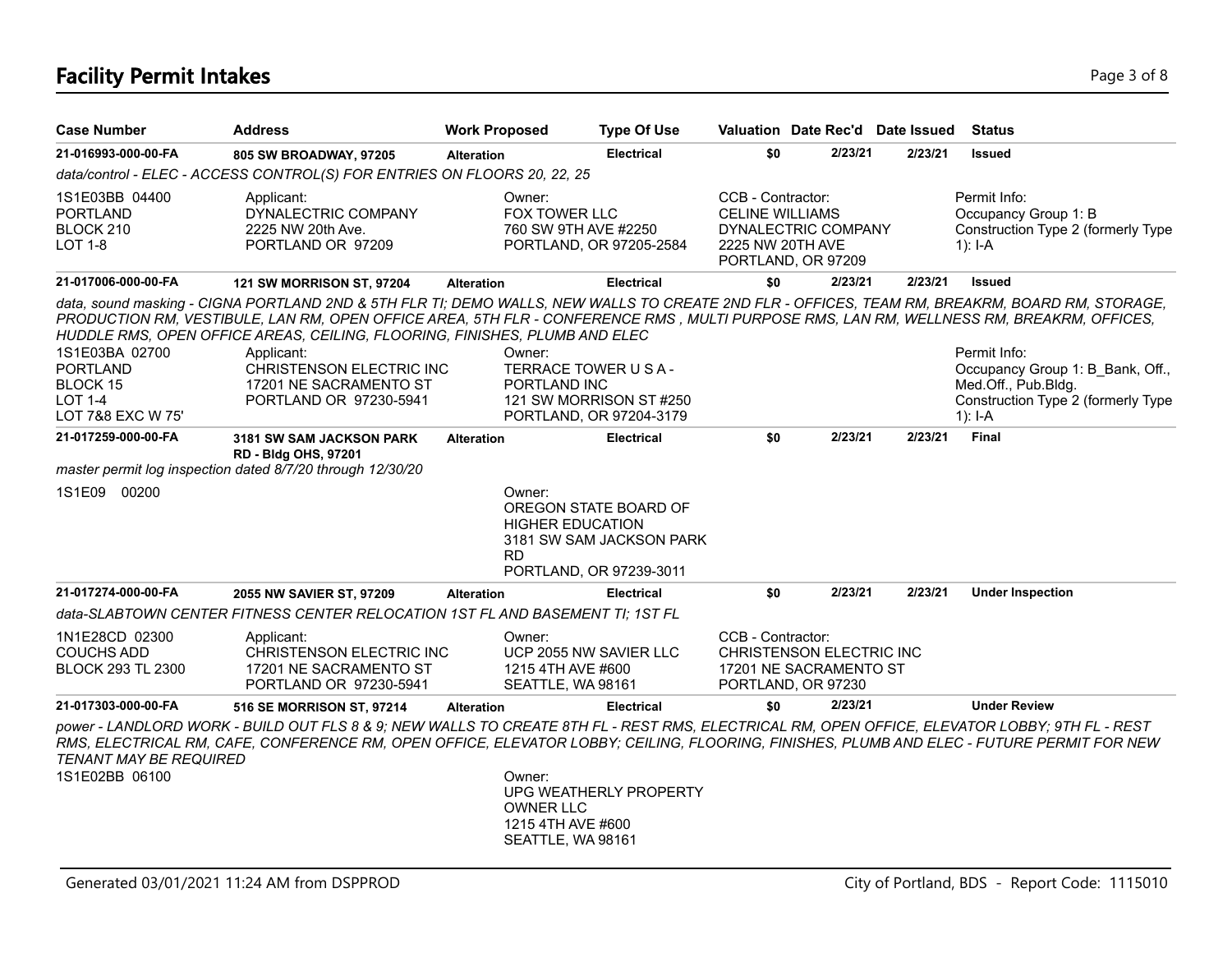# **Facility Permit Intakes** Page 4 of 8

| <b>Case Number</b>                                                                                                                                            | <b>Address</b>                                                                                                                         | <b>Work Proposed</b> |                                                                            | <b>Type Of Use</b>                                                                                               | Valuation Date Rec'd Date Issued                                                         |         |         | <b>Status</b>                                                                                                                                                                                                                                       |
|---------------------------------------------------------------------------------------------------------------------------------------------------------------|----------------------------------------------------------------------------------------------------------------------------------------|----------------------|----------------------------------------------------------------------------|------------------------------------------------------------------------------------------------------------------|------------------------------------------------------------------------------------------|---------|---------|-----------------------------------------------------------------------------------------------------------------------------------------------------------------------------------------------------------------------------------------------------|
| 21-017350-000-00-FA                                                                                                                                           | 1005 SW MAIN ST, 97205                                                                                                                 | <b>Alteration</b>    |                                                                            | <b>Electrical</b>                                                                                                | \$0                                                                                      | 2/23/21 |         | <b>Under Review</b>                                                                                                                                                                                                                                 |
| 1S1E04AA 02600<br><b>PORTLAND</b><br>BLOCK 248<br>LOT 3-6<br><b>LAND &amp; IMPS SEE</b><br>R246562 (R667727482)<br><b>FOR BILLBOARD</b>                       | UTILIZED AS A TESTING SITE AND ELEC **** BID ESTIMATE ****                                                                             |                      | Owner:<br>3939 NW ST HELENS RD<br>Owner:<br>79.525<br>3939 NW ST HELENS RD | SW 10TH & MAIN LLC-20.475<br>PORTLAND, OR 97210-1442<br><b>BINGHAM INVESTMENT CO-</b><br>PORTLAND, OR 97210-1442 |                                                                                          |         |         | power - COVID CLINIC TEMP TRAILER; INSTALL TEMPORARY TRAILER FOR COVID19 TESTING SITE, DUE TO STATE OF EMERGENCY COVID 19, LOCATION IS TO BE                                                                                                        |
| 21-017837-000-00-FA                                                                                                                                           | 2611 SW 3RD AVE, 97201                                                                                                                 | <b>Alteration</b>    |                                                                            | <b>Electrical</b>                                                                                                | \$0                                                                                      | 2/24/21 | 2/24/21 | <b>Issued</b>                                                                                                                                                                                                                                       |
|                                                                                                                                                               | power- OHSU Marquam II - rm 332 - install (2) new 120V 20A circuits for space heaters.                                                 |                      |                                                                            |                                                                                                                  |                                                                                          |         |         |                                                                                                                                                                                                                                                     |
| 1S1E10BB 01100<br>SOUTH AUDITORIUM ADD<br>INC PT VAC ST-S 200' OF<br><b>BLOCK E</b>                                                                           | Applicant:<br>DYNALECTRIC COMPANY<br>2225 NW 20th Ave.<br>PORTLAND OR 97209                                                            |                      | Owner:<br><b>HIGHER EDUCATION</b><br><b>RD</b>                             | OREGON STATE BOARD OF<br>3181 SW SAM JACKSON PARK 2225 NW 20TH AVE<br>PORTLAND, OR 97239-3011                    | CCB - Contractor:<br><b>CELINE WILLIAMS</b><br>DYNALECTRIC COMPANY<br>PORTLAND, OR 97209 |         |         |                                                                                                                                                                                                                                                     |
| 21-018236-000-00-FA                                                                                                                                           | 6936 N FATHOM ST, 97217                                                                                                                | <b>Alteration</b>    |                                                                            | <b>Electrical</b>                                                                                                | \$0                                                                                      | 2/25/21 |         | <b>Under Review</b>                                                                                                                                                                                                                                 |
| <b>FINISHES AND ELEC</b><br>1N1E17B 00200<br>SECTION 17 1N 1E<br>TL 200 24.90 ACRES<br><b>LAND &amp; IMPS SEE</b><br>R646162 (R941170881)<br>FOR MACH & EQUIP | power - DAIMLER WESTERN STAR OFFICE TI 2ND FLR; DEMO WALLS, NEW WALLS TO CREATE OFFICES, CONFERENCE RM, MEETING RM, CEILING, FLOORING, |                      | Owner:<br><b>AMERICA LLC</b><br>PO BOX 3820                                | DAIMLER TRUCKS NORTH<br>PORTLAND, OR 97208-3820                                                                  |                                                                                          |         |         | Permit Info:<br>Occupancy Group 1: H-2 High<br>Hazard 2<br>Construction Type 2 (formerly Type<br>$1$ : II-B                                                                                                                                         |
| 21-018253-000-00-FA                                                                                                                                           | 6936 N FATHOM ST, 97217                                                                                                                | <b>Alteration</b>    |                                                                            | <b>Electrical</b>                                                                                                | \$0                                                                                      | 2/25/21 |         | <b>Under Review</b>                                                                                                                                                                                                                                 |
| <b>ELEC</b><br>1N1E17B 00200<br>SECTION 17 1N 1E<br>TL 200 24.90 ACRES<br><b>LAND &amp; IMPS SEE</b><br>R646162 (R941170881)<br><b>FOR MACH &amp; EQUIP</b>   |                                                                                                                                        |                      | Owner:<br><b>AMERICA LLC</b><br>PO BOX 3820                                | DAIMLER TRUCKS NORTH<br>PORTLAND, OR 97208-3820                                                                  |                                                                                          |         |         | power - DAIMLER WESTERN STAR NEW EQUIPMENT MEZZANINE; INSTALL NEW MEZZANINE FOR CONVEYOR/PRODUCTION EQUIPMENT CONTROLS, FINISHES AND<br>Permit Info:<br>Occupancy Group 1: H-2 High<br>Hazard 2<br>Construction Type 2 (formerly Type<br>$1$ : II-B |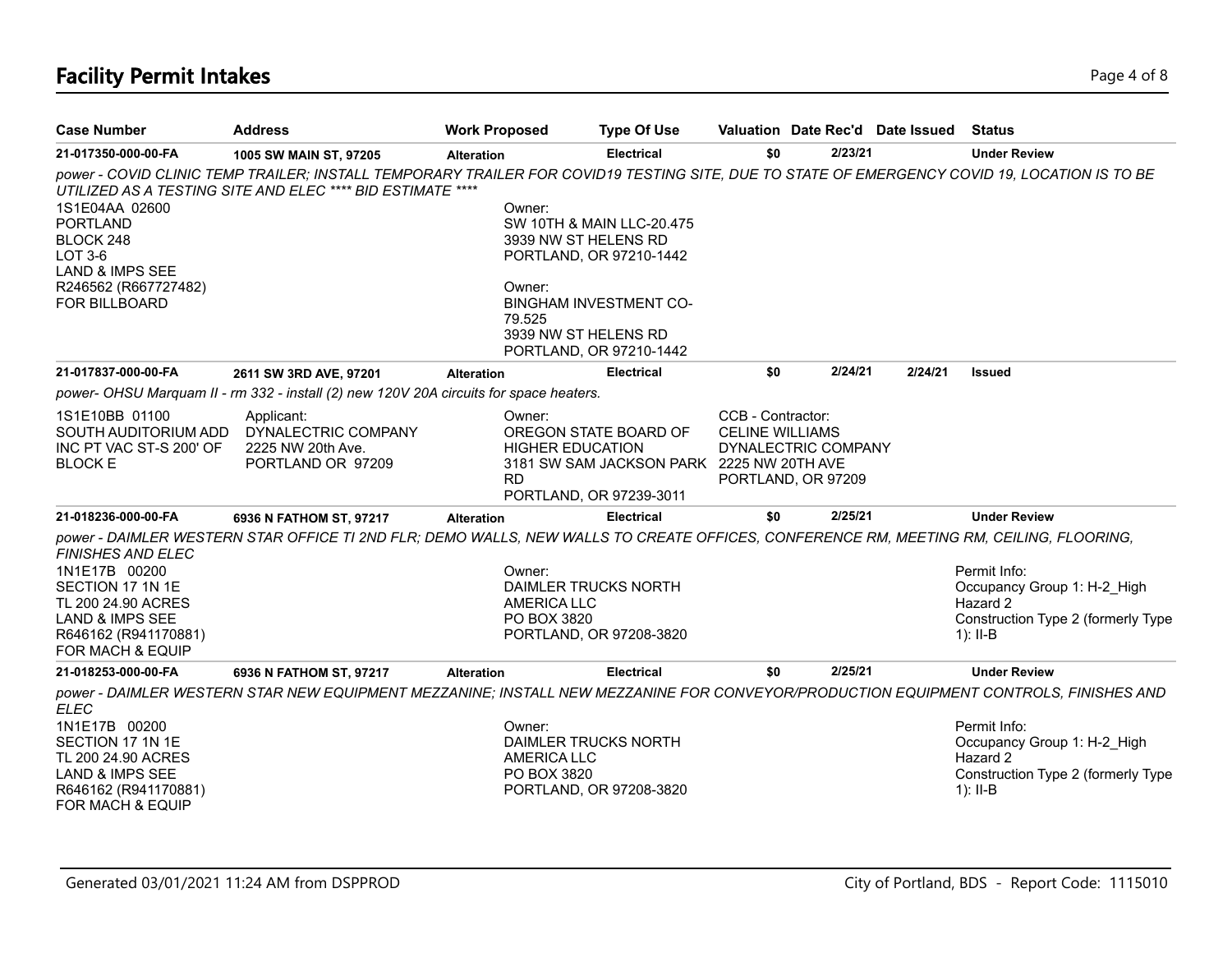# **Facility Permit Intakes** Page 5 of 8

| <b>Case Number</b>                                                            | <b>Address</b>                                                                                                                                                                                                                                                                                                                                                                | <b>Work Proposed</b> |                                                                                   | <b>Type Of Use</b>                                                 | Valuation Date Rec'd Date Issued                                                                                  |         |         | <b>Status</b>                                                                                                              |
|-------------------------------------------------------------------------------|-------------------------------------------------------------------------------------------------------------------------------------------------------------------------------------------------------------------------------------------------------------------------------------------------------------------------------------------------------------------------------|----------------------|-----------------------------------------------------------------------------------|--------------------------------------------------------------------|-------------------------------------------------------------------------------------------------------------------|---------|---------|----------------------------------------------------------------------------------------------------------------------------|
| 21-018289-000-00-FA                                                           | 3250 SW SAM JACKSON PARK                                                                                                                                                                                                                                                                                                                                                      | <b>Alteration</b>    |                                                                                   | <b>Electrical</b>                                                  | \$0                                                                                                               | 2/25/21 | 2/25/21 | <b>Issued</b>                                                                                                              |
|                                                                               | <b>RD - Unit HRC, 97201</b><br>power-OHSU (HRC) HVAC 3th floor lab DDC conversion - providing two 120v ckts for Siemens panel and 5(500va) Transformers                                                                                                                                                                                                                       |                      |                                                                                   |                                                                    |                                                                                                                   |         |         |                                                                                                                            |
| 1S1E09 00200                                                                  | Applicant:<br>DYNALECTRIC COMPANY<br>2225 NW 20th Ave.<br>PORTLAND OR 97209                                                                                                                                                                                                                                                                                                   |                      | Owner:<br><b>HIGHER EDUCATION</b><br>RD.<br>PORTLAND, OR 97239-3011               | OREGON STATE BOARD OF<br>3181 SW SAM JACKSON PARK 2225 NW 20TH AVE | CCB - Contractor:<br><b>CELINE WILLIAMS</b><br>DYNALECTRIC COMPANY<br>PORTLAND, OR 97209                          |         |         | Permit Info:<br>Occupancy Group 1: I1.1<br>Construction Type 2 (formerly Type<br>$1$ : I-FR                                |
| 21-018304-000-00-FA                                                           | 3250 SW SAM JACKSON PARK                                                                                                                                                                                                                                                                                                                                                      | <b>Alteration</b>    |                                                                                   | <b>Electrical</b>                                                  | \$0                                                                                                               | 2/25/21 | 2/25/21 | <b>Issued</b>                                                                                                              |
|                                                                               | <b>RD - Unit HRC, 97201</b><br>power-OHSU (HRC) HVAC 5th floor lab DDC conversion- providing two 120v ckts for Siemens panel and 5(500va) Transformers                                                                                                                                                                                                                        |                      |                                                                                   |                                                                    |                                                                                                                   |         |         |                                                                                                                            |
| 1S1E09 00200                                                                  | Applicant:<br>DYNALECTRIC COMPANY<br>2225 NW 20th Ave.<br>PORTLAND OR 97209                                                                                                                                                                                                                                                                                                   |                      | Owner:<br><b>HIGHER EDUCATION</b><br><b>RD</b><br>PORTLAND, OR 97239-3011         | OREGON STATE BOARD OF<br>3181 SW SAM JACKSON PARK 2225 NW 20TH AVE | CCB - Contractor:<br><b>CELINE WILLIAMS</b><br>DYNALECTRIC COMPANY<br>PORTLAND, OR 97209                          |         |         | Permit Info:<br>Occupancy Group 1: I1.1<br>Construction Type 2 (formerly Type<br>$1$ : I-FR                                |
| 21-018364-000-00-FA                                                           | 1300 SW 5TH AVE, 97201                                                                                                                                                                                                                                                                                                                                                        | <b>Alteration</b>    |                                                                                   | <b>Electrical</b>                                                  | \$0                                                                                                               | 2/25/21 | 2/25/21 | <b>Issued</b>                                                                                                              |
| 1S1E03BC 01800<br><b>PORTLAND</b><br><b>BLOCK 148 TL 1800</b>                 | hvac control - LITTLER STE 2050 TI; DEMO WALLS, NEW WALLS TO CREATE RECEPTIONAREA, CONFERENCE RMS, STORAGE RMS, CAUCUS RM, CAFE/BREAKRM,<br>OFFICES, TOUCHDOWN RMS, SERVER RM, WORKSPACE AREA, OFFICE SERVICES RM, WELLNESS RM, CEILING, FLOORING, FINISHES, PLUMB AND ELEC<br>Applicant:<br>SIEMENS INDUSTRY INC<br>15201 NW Greenbriar Prkwy Suite A<br>Beaverton, OR 97006 |                      | Owner:<br>SOF-XI WFP OWNER LLC<br>591 W PUTNAM AVE<br>GREENWICH, CT 06830         |                                                                    | CCB - Contractor:<br><b>SAM CORRELL</b><br>SIEMENS INDUSTRY INC<br>1000 DEERFIELD PKWY<br>BUFFALO GROVE, IL 60089 |         |         |                                                                                                                            |
| 21-018284-000-00-FA                                                           | 1121 SW SALMON ST, 97205                                                                                                                                                                                                                                                                                                                                                      | <b>Alteration</b>    |                                                                                   | <b>Fire Alarms</b>                                                 | \$57,420                                                                                                          | 2/25/21 | 2/25/21 | <b>Issued</b>                                                                                                              |
|                                                                               | Replace existing FA control panel and add FA notification throughout the building                                                                                                                                                                                                                                                                                             |                      |                                                                                   |                                                                    |                                                                                                                   |         |         |                                                                                                                            |
| 1S1E04AA 01000<br><b>PORTLAND</b><br>BLOCK 260<br>LOT 4&5<br>S 44' OF LOT 3&6 | Applicant:<br><b>SHANE TERCEK</b><br>CAPITOL ELECTRIC COMPANY INC<br>11401 NE MARX ST.<br>PORTLAND, OR 97220                                                                                                                                                                                                                                                                  |                      | Owner:<br><b>HSP HOLDINGS LLC</b><br>1121 SW SALMON ST #500<br>PORTLAND, OR 97205 |                                                                    |                                                                                                                   |         |         | Permit Info:<br>Occupancy Group 1: B Bank, Off.,<br>Med.Off., Pub.Bldg.<br>Construction Type 2 (formerly Type<br>$1$ : I-A |
| 21-016741-000-00-FA                                                           | 7820 N LEADBETTER RD                                                                                                                                                                                                                                                                                                                                                          | <b>Alteration</b>    |                                                                                   | <b>Fire Sprinklers</b>                                             | \$3,000                                                                                                           | 2/22/21 | 2/22/21 | <b>Issued</b>                                                                                                              |
|                                                                               | REMINDER: Please use SOLD TO SAP# - see crosswalk under the following Customer Name: CI- Bybee Logistics Center ADD (2) SPRINKLERS IN NEW OFFICE PARTITION.                                                                                                                                                                                                                   |                      |                                                                                   |                                                                    |                                                                                                                   |         |         |                                                                                                                            |
| 2N1W25B 00400                                                                 | Applicant:<br><b>BRENT BARKER</b><br><b>CENTURION FIRE PROTECTION</b><br>20704 S CREEKVIEW PL<br>COLTON, OR 97017                                                                                                                                                                                                                                                             |                      | Owner:<br>PORT OF PORTLAND<br>851 SW 6TH AVE #1200<br>PORTLAND, OR 97204-1349     |                                                                    |                                                                                                                   |         |         | Permit Info:<br>Occupancy Group 1: S-1 Storage -<br>Moderate Hazard, Warehouse                                             |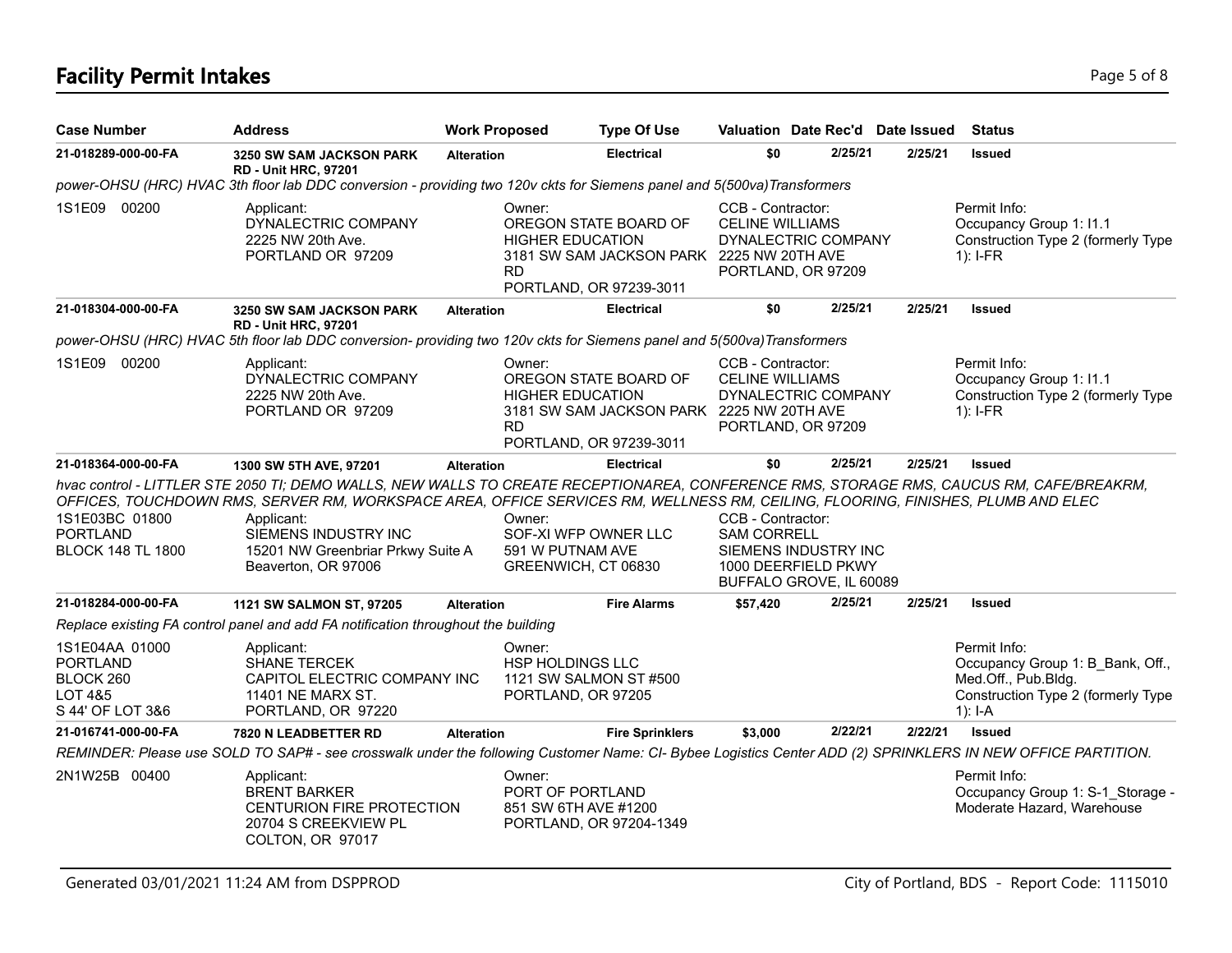### **Facility Permit Intakes** Page 6 of 8

| <b>Case Number</b>                                                                          | <b>Address</b>                                                                                                                     | <b>Work Proposed</b>   | <b>Type Of Use</b>                                                                                      |       |         | Valuation Date Rec'd Date Issued | <b>Status</b>                                                                                                                                  |
|---------------------------------------------------------------------------------------------|------------------------------------------------------------------------------------------------------------------------------------|------------------------|---------------------------------------------------------------------------------------------------------|-------|---------|----------------------------------|------------------------------------------------------------------------------------------------------------------------------------------------|
| 21-018073-000-00-FA                                                                         | 121 SW MORRISON ST, 97204                                                                                                          | <b>Alteration</b>      | <b>Fire Sprinklers</b>                                                                                  | \$1   | 2/24/21 | 3/1/21                           | <b>Issued</b>                                                                                                                                  |
|                                                                                             | CIGNA PORTLAND 2ND & 5TH FLR TI - ADD AND RELOCATE SPRINKLER HEADS FOR TENANT RENOVATION                                           |                        |                                                                                                         |       |         |                                  |                                                                                                                                                |
| 1S1E03BA 02700<br><b>PORTLAND</b><br><b>BLOCK 15</b><br><b>LOT 1-4</b><br>LOT 7&8 EXC W 75' | Applicant:<br><b>AUGUST HOFFMAN</b><br>RED HAWK FIRE PROTECTION<br>3801 FRUIT VALLEY RD<br>VANCOUVER, WA 98660                     | Owner:<br>PORTLAND INC | TERRACE TOWER U S A -<br>121 SW MORRISON ST #250<br>PORTLAND, OR 97204-3179                             |       |         |                                  | Permit Info:<br>Occupancy Group 1: B Bank, Off.,<br>Med.Off., Pub.Bldg.<br>Construction Type 2 (formerly Type<br>$1$ : I-A                     |
| 21-018229-000-00-FA                                                                         | 350 SE MILL ST, 97214                                                                                                              | <b>Alteration</b>      | <b>Fire Sprinklers</b>                                                                                  | \$1   | 2/25/21 |                                  | <b>Under Review</b>                                                                                                                            |
|                                                                                             | FICTION TRIBE STE 8 TI - ADDITION OF (5) SPRINKLER HEADS FOR NEW HALL AND CEILING CONFIGURATION                                    |                        |                                                                                                         |       |         |                                  |                                                                                                                                                |
| 1S1E03DA 02600<br>STEPHENS ADD<br>BLOCK 44<br><b>LOT 1-4</b><br>LOT 5-8 EXC PT IN ST        | Applicant:<br><b>CORY WALLACE</b><br><b>WESTERN STATES FIRE</b><br><b>PROTECTION</b><br>17500 SW 65TH AVE<br>LAKE OSWEGO, OR 97035 | Owner:                 | 1805 MLK OWNER LLC<br>222 SW COLUMBIA ST #700<br>PORTLAND, OR 97201                                     |       |         |                                  |                                                                                                                                                |
| 21-018473-000-00-FA                                                                         | 10570 SE WASHINGTON ST,                                                                                                            | <b>Alteration</b>      | <b>Fire Sprinklers</b>                                                                                  | \$300 | 2/25/21 | 2/25/21                          | Final                                                                                                                                          |
|                                                                                             | 97216<br>ADD, RELOCATE OR PLUG OFF SPRINKLER HEADS FOR CODE COMPLIANCE WITH NEW WALLS AND CEILING.                                 |                        |                                                                                                         |       |         |                                  |                                                                                                                                                |
| 1S2E03BB 00700                                                                              |                                                                                                                                    | Owner:<br><b>LLC</b>   | <b>WESTON INVESTMENT CO</b><br>2154 NE BROADWAY #200<br>PORTLAND, OR 97232-1561                         |       |         |                                  | Permit Info:<br>Occupancy Group 1: B<br>Construction Type 2 (formerly Type<br>1): $\parallel$ N                                                |
| 21-018959-000-00-FA                                                                         | 7000 NE AIRPORT WAY, 97218                                                                                                         | <b>Alteration</b>      | <b>Fire Sprinklers</b>                                                                                  | \$1   | 2/26/21 |                                  | <b>Under Review</b>                                                                                                                            |
|                                                                                             | TENDER LOVING EMPIRE CONCOURSE E - MODIFY EXISTING SPRINKLER COVERAGE FOR NEW TENANT IMPROVEMENT                                   |                        |                                                                                                         |       |         |                                  |                                                                                                                                                |
| 1N2E08B 00400<br>SECTION 08 1N 2E<br>TL 400 7.39 ACRES<br>SEE SUB ACCOUNT<br>R705697 (R     | Applicant:<br>ALEX FORKER<br>MCKINSTRY CO LLC<br>16790 NE MASON ST<br>PORTLAND, OR 97230                                           | Owner:<br>PO BOX 3529  | PORT OF PORTLAND<br>PORTLAND, OR 97208-3529                                                             |       |         |                                  | Permit Info:<br>Occupancy Group 1: A-2<br>Construction Type 2 (formerly Type<br>$1$ : I-A                                                      |
| 21-019010-000-00-FA                                                                         | 3161 SW PAVILION LOOP - Unit<br>MNP, 97201                                                                                         | <b>Alteration</b>      | <b>Fire Sprinklers</b>                                                                                  | \$1   | 2/26/21 |                                  | <b>Under Review</b>                                                                                                                            |
|                                                                                             | PER NEW CEILING ELEVATIONS IN ROOMS 1326, 2326, AND 3326                                                                           |                        |                                                                                                         |       |         |                                  | OHSU TI LVLS 1, 2, & 3 - RELOCATE EXISTING PENDANT SPRINKLERS PER NEW CEILING LOCATIONS IN ROOMS, 1316B, 2316C, AND 3106. LOWER HSW SPRINKLERS |
| 1S1E09 00500                                                                                | Applicant:<br><b>LONNIE LARSEN</b><br><b>BASIC FIRE PROTECTION</b><br>8135 NE MLK JR BLVD<br>PORTLAND, OR 97211                    | Owner:<br><b>RD</b>    | OREGON STATE BOARD OF<br><b>HIGHER EDUCATION</b><br>3181 SW SAM JACKSON PARK<br>PORTLAND, OR 97239-3011 |       |         |                                  |                                                                                                                                                |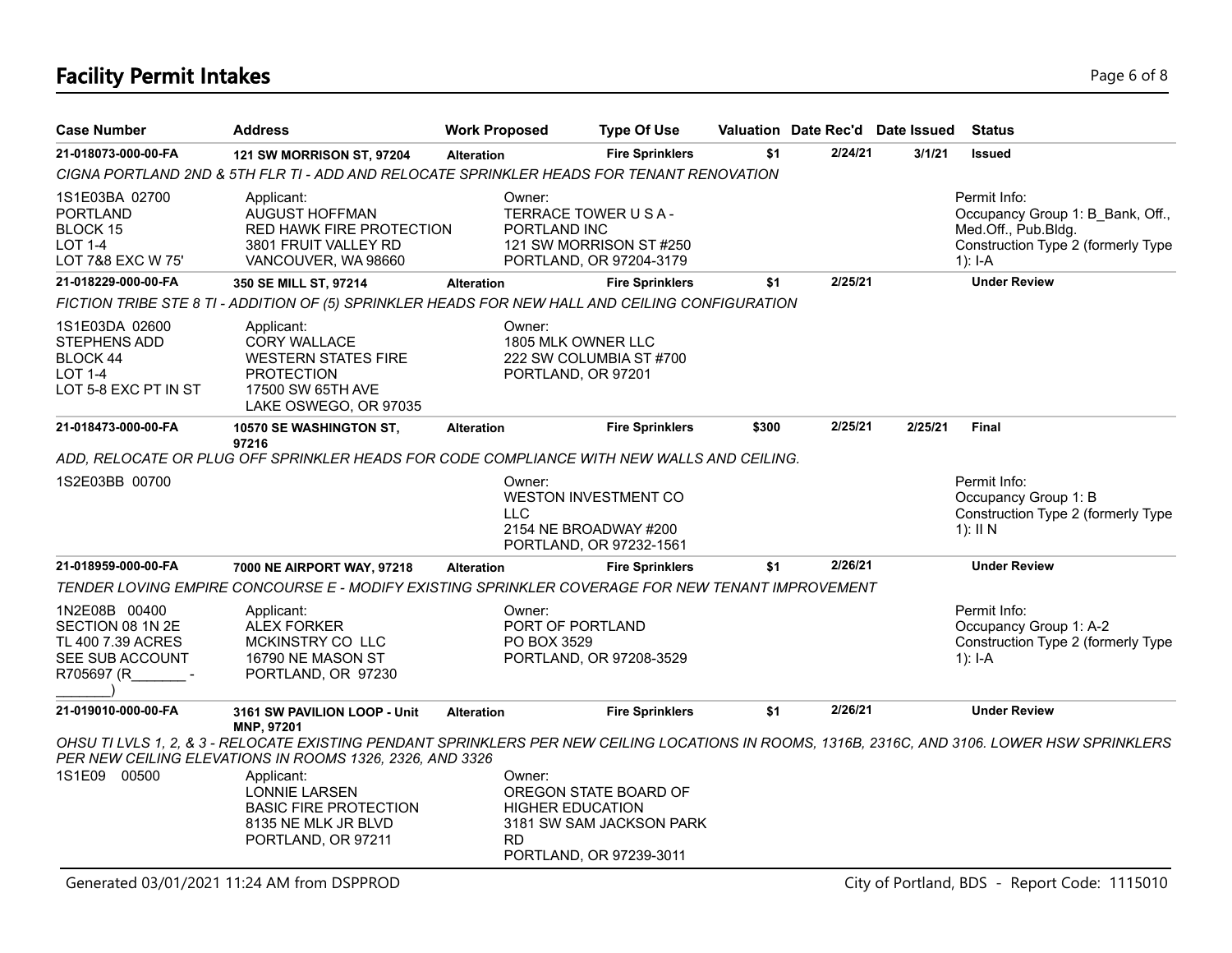### **Facility Permit Intakes** Page 7 of 8

| <b>Case Number</b>                                       | <b>Address</b>                                                                                                                                                                                                                                                                                                                       | <b>Work Proposed</b>                                                                             | <b>Type Of Use</b>      | Valuation Date Rec'd Date Issued                                                                  |         |         | <b>Status</b>                                                                            |
|----------------------------------------------------------|--------------------------------------------------------------------------------------------------------------------------------------------------------------------------------------------------------------------------------------------------------------------------------------------------------------------------------------|--------------------------------------------------------------------------------------------------|-------------------------|---------------------------------------------------------------------------------------------------|---------|---------|------------------------------------------------------------------------------------------|
| 21-018589-000-00-FA                                      | 10570 SE WASHINGTON ST,<br>97216                                                                                                                                                                                                                                                                                                     | <b>Alteration</b>                                                                                | Plumbing                | \$0                                                                                               | 2/25/21 | 2/25/21 | <b>Final</b>                                                                             |
| 1S2E03BB 00700                                           | SINGLE PDF PROCESS/OREGON CHIROPRACTIC ASSOCIATION 10580 TI; NEW TENANT - DEMO WALLS, NEW WALLS TO CREATE CLOSETS, RECEPTION AREA,<br>OFFICE, CEILING, FLOORING, FINISHES, PLUMB, AND ELEC - INSTALL 1 BREKRM SINK/FAUCET & DISHWASHER<br>Applicant:<br><b>BEAVERTON PLUMBING INC</b><br>13980 SW TV HWY<br>BEAVERTON, OR 97005-2309 | Owner:<br>WESTON INVESTMENT CO<br><b>LLC</b><br>2154 NE BROADWAY #200<br>PORTLAND, OR 97232-1561 |                         | CCB - Contractor:<br><b>BEAVERTON PLUMBING INC</b><br>13980 SW TV HWY<br>BEAVERTON, OR 97005-2309 |         |         | Permit Info:<br>Occupancy Group 1: B<br>Construction Type 2 (formerly Type<br>1): $II N$ |
| 21-019122-000-00-FA                                      | 7150 NE AIRPORT WAY, 97218                                                                                                                                                                                                                                                                                                           | <b>Alteration</b>                                                                                | Plumbing                | \$0                                                                                               | 2/26/21 |         | <b>Under Review</b>                                                                      |
| 1N2E08 00300                                             | SINGLE PDF PROCESS/ RCC SIXT RENTAL CAR TI 1ST FLR; FIRST TIME TENANT, BUILD OUT OFFICE, WORK AREA, COUNTER ZONE AREA, CEILING, FLOORING,<br>FINISHES, PLUMB AND ELEC ******** BID ESTIMATE                                                                                                                                          | Owner:<br>PORT OF PORTLAND<br>PO BOX 3529<br>PORTLAND, OR 97208-3529                             |                         |                                                                                                   |         |         |                                                                                          |
| Total # of FA Alteration permit intakes: 29              |                                                                                                                                                                                                                                                                                                                                      |                                                                                                  |                         |                                                                                                   |         |         | Total valuation of FA Alteration permit intakes: \$559,724                               |
| Total # of Facility Permit intakes: 29                   |                                                                                                                                                                                                                                                                                                                                      |                                                                                                  |                         |                                                                                                   |         |         | Total valuation of Facility Permit intakes: \$559,724                                    |
| 21-013298-000-00-SD                                      | NE, 97218                                                                                                                                                                                                                                                                                                                            | Multiple Dwellings/Single Existing<br><b>Lot Improvements</b>                                    | <b>Residential Site</b> | \$500,000                                                                                         | 2/25/21 |         | <b>Under Review</b>                                                                      |
|                                                          | SINGLE PDF: GRADING, MITIGATION SEE 2019 130312 000 00 LU                                                                                                                                                                                                                                                                            |                                                                                                  |                         |                                                                                                   |         |         |                                                                                          |
| 1N2E20AB 09200<br>SECTION 20 1N 2E<br>TL 9200 3.81 ACRES | Applicant:<br><b>CHRIS DESLAURIERS</b><br>WDY STUCTURAL-CIVIL ENGINEERS<br>(ENGINEERS INC)<br>6443 SW BEAVERTON-HILLSDALE<br>HWY STE 210<br>PORTLAND, OR 97221                                                                                                                                                                       | Owner:<br><b>CECE LLC</b><br>2222 NE OREGON ST #209<br>PORTLAND, OR 97232                        |                         |                                                                                                   |         |         |                                                                                          |

**Total # of Site Development Permit intakes: 1 Total valuation of Site Development Permit intakes: \$500,000**